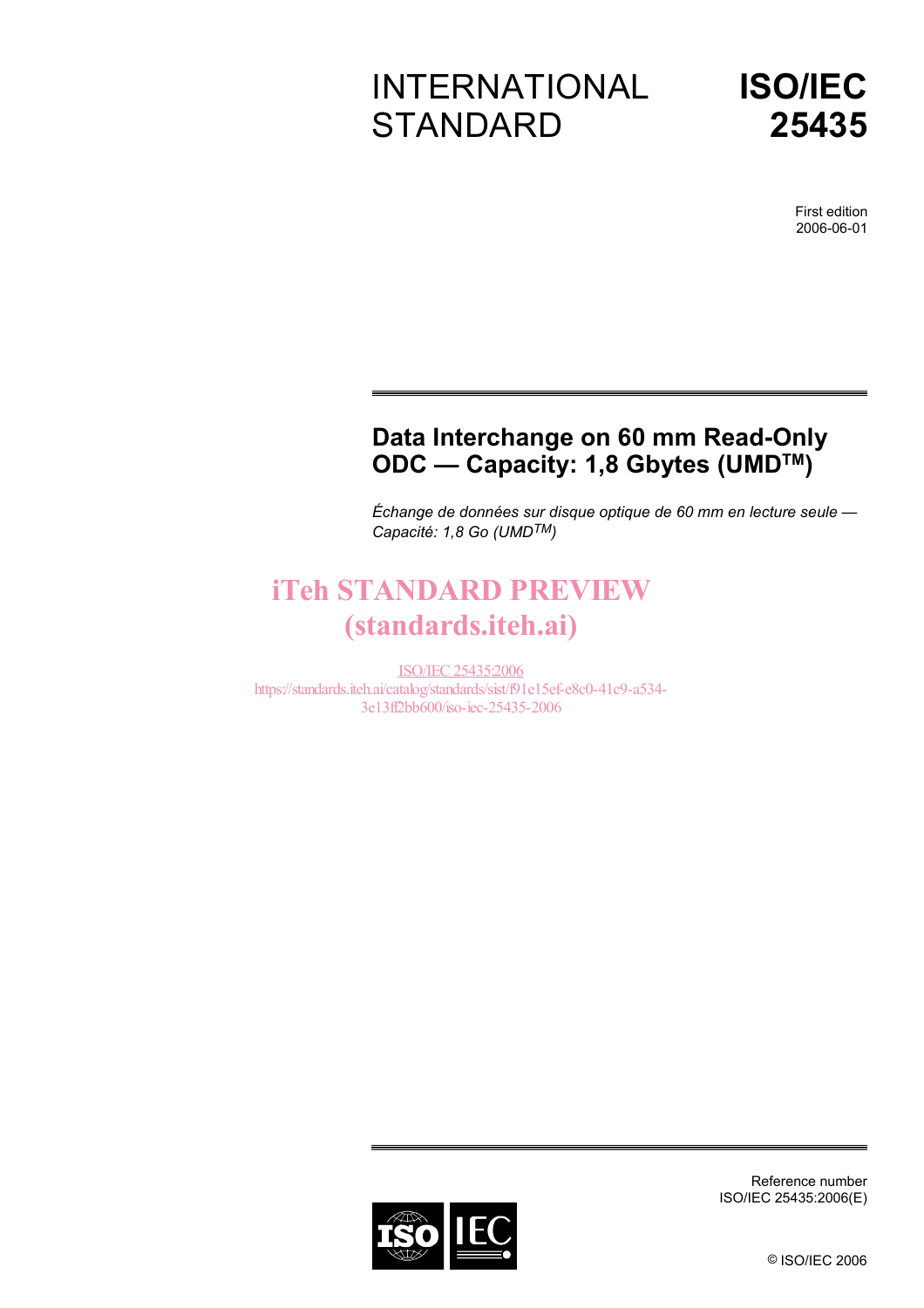#### **PDF disclaimer**

This PDF file may contain embedded typefaces. In accordance with Adobe's licensing policy, this file may be printed or viewed but shall not be edited unless the typefaces which are embedded are licensed to and installed on the computer performing the editing. In downloading this file, parties accept therein the responsibility of not infringing Adobe's licensing policy. The ISO Central Secretariat accepts no liability in this area.

Adobe is a trademark of Adobe Systems Incorporated.

Details of the software products used to create this PDF file can be found in the General Info relative to the file; the PDF-creation parameters were optimized for printing. Every care has been taken to ensure that the file is suitable for use by ISO member bodies. In the unlikely event that a problem relating to it is found, please inform the Central Secretariat at the address given below.

# iTeh STANDARD PREVIEW (standards.iteh.ai)

ISO/IEC 25435:2006 https://standards.iteh.ai/catalog/standards/sist/f91e15ef-e8c0-41c9-a534- 3e13ff2bb600/iso-iec-25435-2006

© ISO/IEC 2006

All rights reserved. Unless otherwise specified, no part of this publication may be reproduced or utilized in any form or by any means, electronic or mechanical, including photocopying and microfilm, without permission in writing from either ISO at the address below or ISO's member body in the country of the requester.

ISO copyright office Case postale 56 • CH-1211 Geneva 20 Tel. + 41 22 749 01 11 Fax + 41 22 749 09 47 E-mail copyright@iso.org Web www.iso.org

Published in Switzerland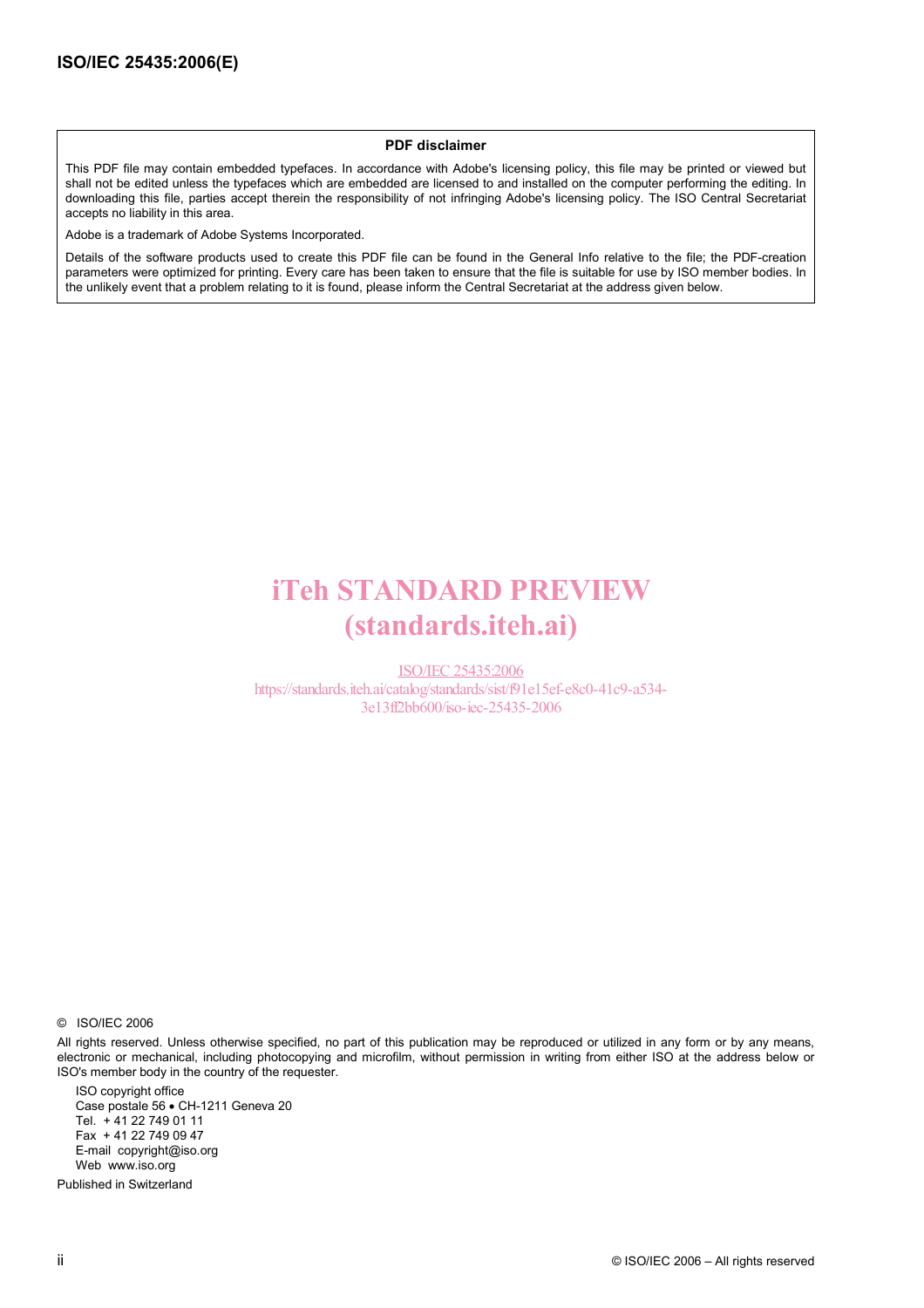# **Contents**

| 1              |                                                                                                                                                                                                                                |  |  |
|----------------|--------------------------------------------------------------------------------------------------------------------------------------------------------------------------------------------------------------------------------|--|--|
| $\mathbf{2}$   |                                                                                                                                                                                                                                |  |  |
| 2.1            |                                                                                                                                                                                                                                |  |  |
| 2.2            |                                                                                                                                                                                                                                |  |  |
| 2.3            |                                                                                                                                                                                                                                |  |  |
| 3              |                                                                                                                                                                                                                                |  |  |
| 4              |                                                                                                                                                                                                                                |  |  |
| 5              |                                                                                                                                                                                                                                |  |  |
| 5.1<br>5.2     |                                                                                                                                                                                                                                |  |  |
|                |                                                                                                                                                                                                                                |  |  |
| 6              |                                                                                                                                                                                                                                |  |  |
| 7              |                                                                                                                                                                                                                                |  |  |
| 8              | Environments and Safety Standards.itch.ai) [11] Environments and Safety Standards.itch.ai                                                                                                                                      |  |  |
| 8.1            |                                                                                                                                                                                                                                |  |  |
| 8.1.1          |                                                                                                                                                                                                                                |  |  |
| 8.1.2<br>8.1.3 | Operating environment is debailed and or development of the form of the party of the control of the control of the control of the control of the control of the control of the control of the control of the control of the co |  |  |
| 8.1.4          |                                                                                                                                                                                                                                |  |  |
| 8.2            |                                                                                                                                                                                                                                |  |  |
| 8.3            |                                                                                                                                                                                                                                |  |  |
| 9              |                                                                                                                                                                                                                                |  |  |
| 9.1            |                                                                                                                                                                                                                                |  |  |
| 9.2<br>9.3     |                                                                                                                                                                                                                                |  |  |
| 9.4            |                                                                                                                                                                                                                                |  |  |
| 9.5            |                                                                                                                                                                                                                                |  |  |
|                |                                                                                                                                                                                                                                |  |  |
| 10             |                                                                                                                                                                                                                                |  |  |
| 10.1           |                                                                                                                                                                                                                                |  |  |
| 10.2           |                                                                                                                                                                                                                                |  |  |
| 10.3           |                                                                                                                                                                                                                                |  |  |
| 10.3.1         |                                                                                                                                                                                                                                |  |  |
|                |                                                                                                                                                                                                                                |  |  |
| 10.3.4         |                                                                                                                                                                                                                                |  |  |
| 10.3.5         |                                                                                                                                                                                                                                |  |  |
|                |                                                                                                                                                                                                                                |  |  |
| 10.3.7         |                                                                                                                                                                                                                                |  |  |
| 10.3.8         |                                                                                                                                                                                                                                |  |  |
|                |                                                                                                                                                                                                                                |  |  |
| 10.4           |                                                                                                                                                                                                                                |  |  |
|                |                                                                                                                                                                                                                                |  |  |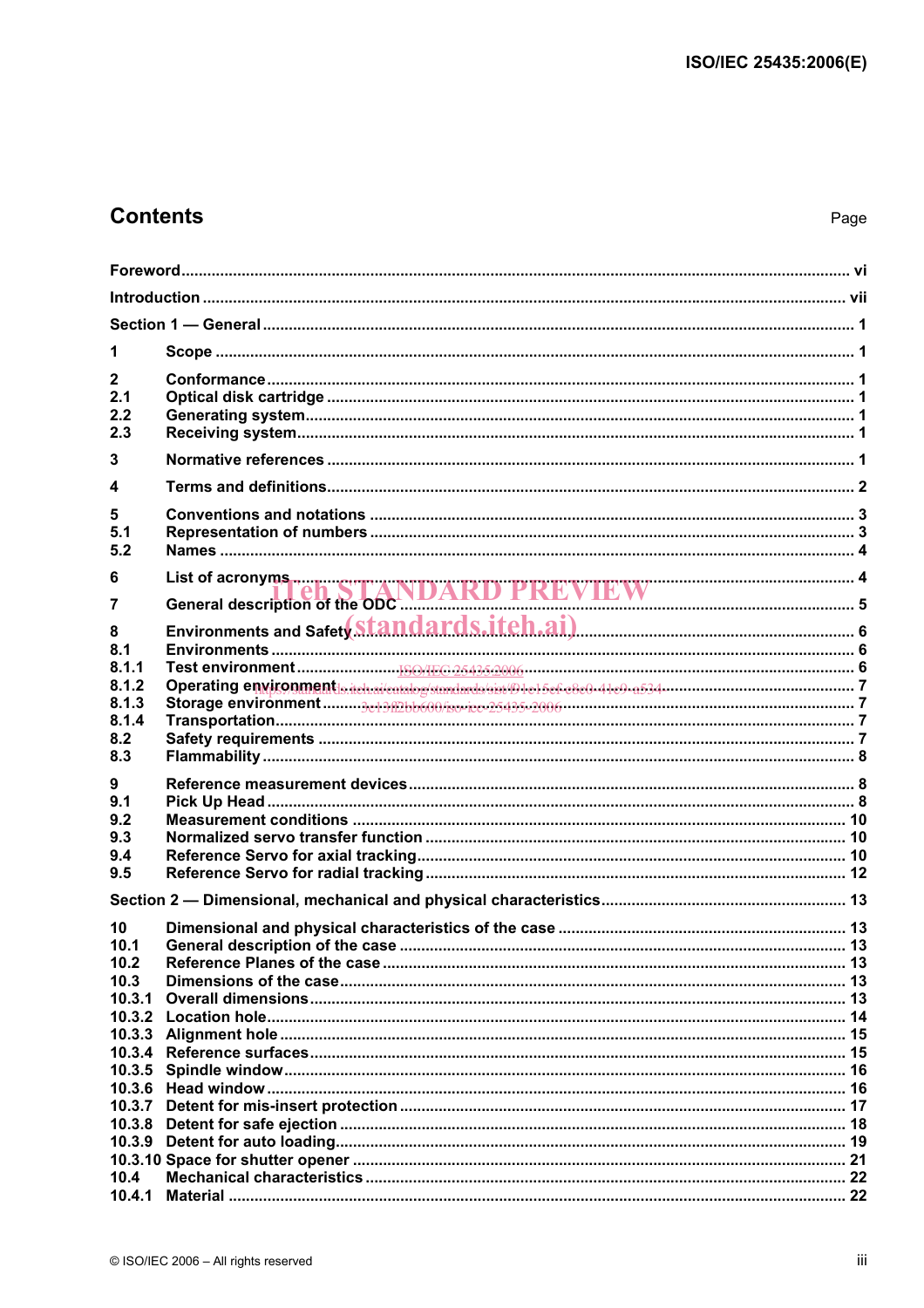| 11               |  |
|------------------|--|
| 11.1             |  |
| 11.2             |  |
| 11.3<br>11.4     |  |
| 11.5             |  |
| 11.6             |  |
| 11.7             |  |
| 11.8             |  |
| 11.9             |  |
| 11.9.1           |  |
| 11.9.2<br>11.9.3 |  |
| 11.9.4           |  |
| 11.10            |  |
| 11.11            |  |
| 11.12            |  |
|                  |  |
|                  |  |
| 11.13            |  |
| 12               |  |
| 12.1             |  |
| 12.2             |  |
| 12.3             |  |
| 12.4             |  |
| 13               |  |
| 13.1             |  |
| 13.2             |  |
| 13.3<br>13.4     |  |
| 13.5             |  |
| 13.6             |  |
| 14               |  |
| 14.1             |  |
| 14.2             |  |
| 14.3             |  |
| 14.4             |  |
|                  |  |
|                  |  |
| 15<br>15.1       |  |
| 15.2             |  |
| 15.3             |  |
| 15.4             |  |
| 15.4.1           |  |
| 15.4.2           |  |
| 15.4.3           |  |
| 16               |  |
| 16.1             |  |
|                  |  |
|                  |  |
| 17               |  |
|                  |  |
| 18               |  |
| 18.1             |  |
| 18.2<br>18.3     |  |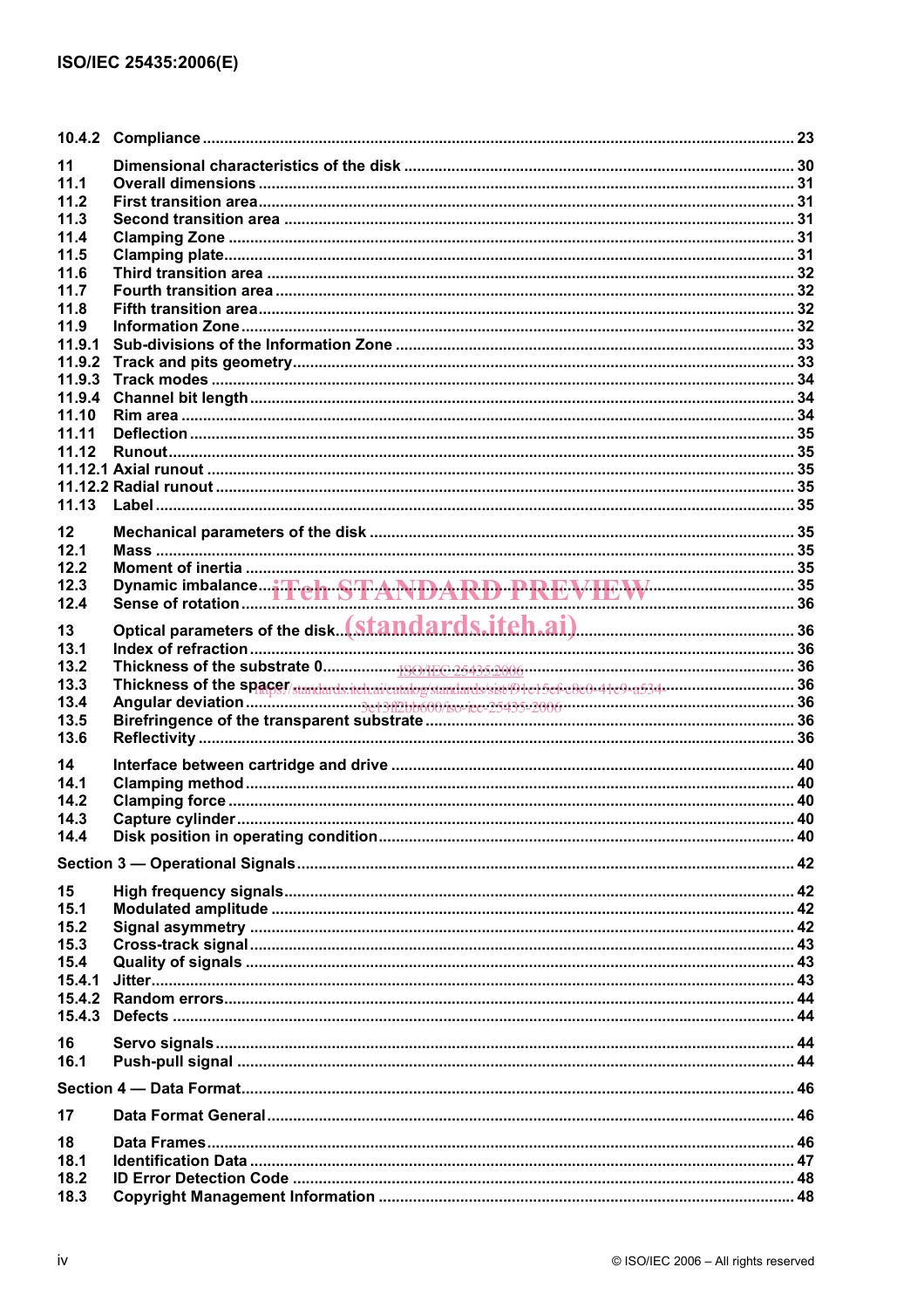| 18.4               |                                                                                          |  |
|--------------------|------------------------------------------------------------------------------------------|--|
| 19                 |                                                                                          |  |
| 20                 |                                                                                          |  |
| 21                 |                                                                                          |  |
| 22                 |                                                                                          |  |
| 23                 |                                                                                          |  |
| 24                 |                                                                                          |  |
|                    |                                                                                          |  |
| 25                 |                                                                                          |  |
| 26<br>26.1<br>26.2 |                                                                                          |  |
| 26.2.1             |                                                                                          |  |
| 26.2.2             |                                                                                          |  |
| 26.2.3<br>26.2.4   |                                                                                          |  |
| 26.3               |                                                                                          |  |
| 26.4               |                                                                                          |  |
| 26.5               |                                                                                          |  |
|                    |                                                                                          |  |
|                    | Annex B (normative) Measurement of the angular deviation de VIEW 63                      |  |
|                    |                                                                                          |  |
|                    |                                                                                          |  |
|                    |                                                                                          |  |
|                    |                                                                                          |  |
|                    |                                                                                          |  |
|                    |                                                                                          |  |
|                    | Annex I (informative) Measurement of the thickness of the spacer of Dual Layer disks  83 |  |
|                    |                                                                                          |  |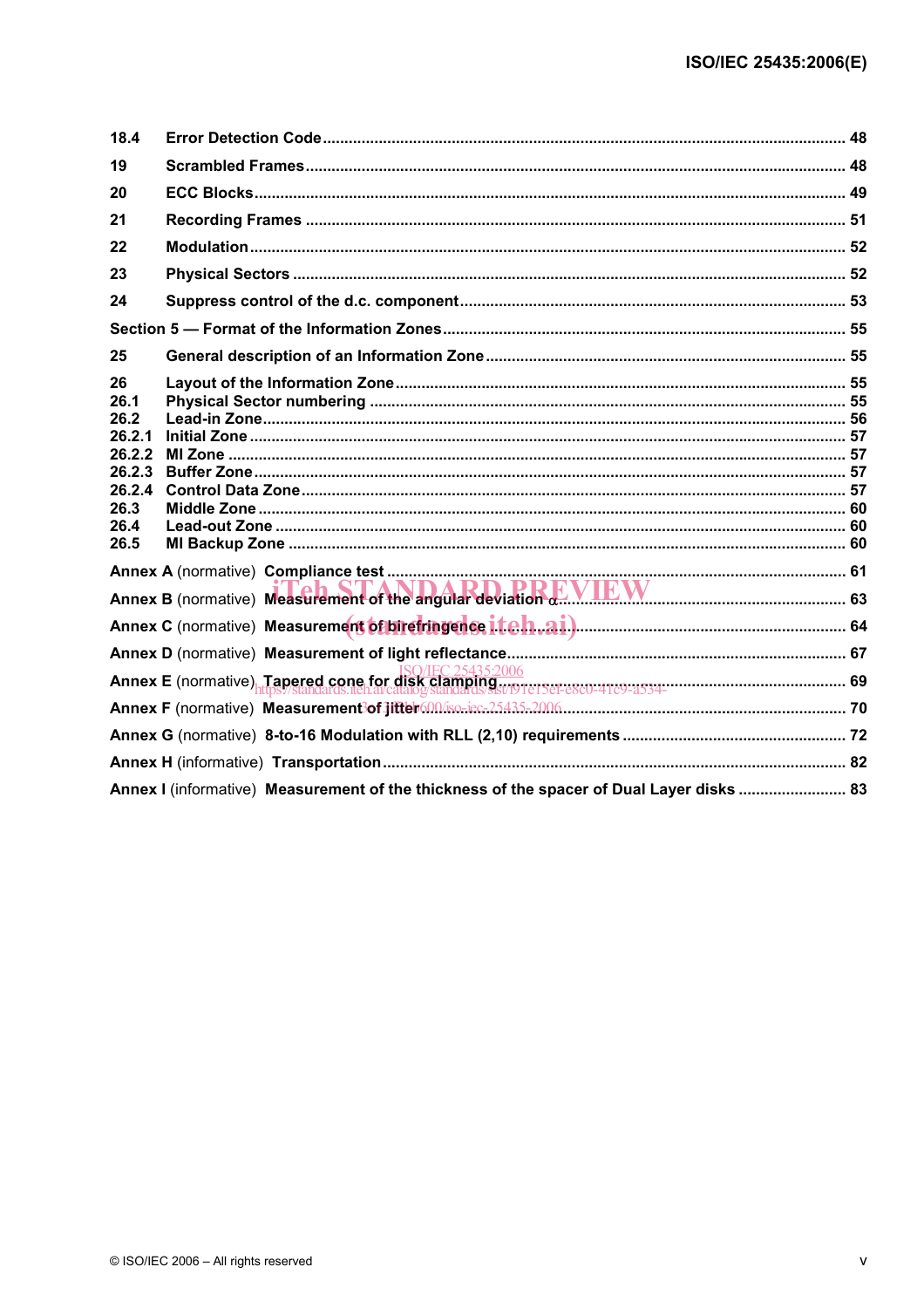# **Foreword**

ISO (the International Organization for Standardization) and IEC (the International Electrotechnical Commission) form the specialized system for worldwide standardization. National bodies that are members of ISO or IEC participate in the development of International Standards through technical committees established by the respective organization to deal with particular fields of technical activity. ISO and IEC technical committees collaborate in fields of mutual interest. Other international organizations, governmental and non-governmental, in liaison with ISO and IEC, also take part in the work. In the field of information technology, ISO and IEC have established a joint technical committee, ISO/IEC JTC 1.

International Standards are drafted in accordance with the rules given in the ISO/IEC Directives, Part 2.

The main task of the joint technical committee is to prepare International Standards. Draft International Standards adopted by the joint technical committee are circulated to national bodies for voting. Publication as an International Standard requires approval by at least 75 % of the national bodies casting a vote.

Attention is drawn to the possibility that some of the elements of this document may be the subject of patent rights. ISO and IEC shall not be held responsible for identifying any or all such patent rights.

ISO/IEC 25435 was prepared by Ecma TC 31 (as ECMA-365) and was adopted, under a special "fast-track procedure", by Joint Technical Committee ISO/IEC JTC 4, *Information technology*, in parallel with its approval<br>by national bodies of ISO and IEC. by national bodies of ISO and IEC.

# (standards.iteh.ai)

ISO/IEC 25435:2006 https://standards.iteh.ai/catalog/standards/sist/f91e15ef-e8c0-41c9-a534- 3e13ff2bb600/iso-iec-25435-2006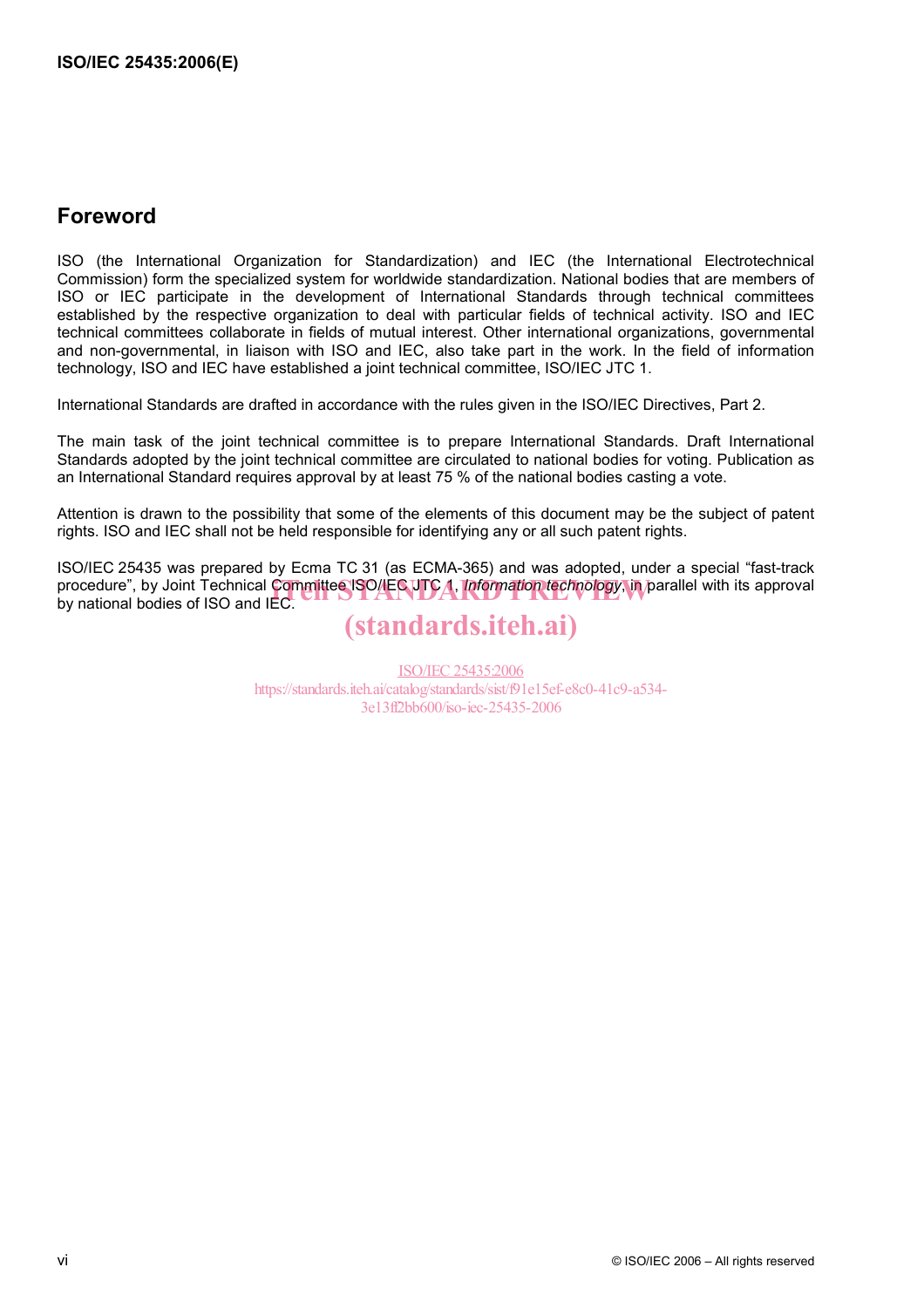# **Introduction**

Ecma Technical Committee TC 31 was established in 1984 for the standardization of Optical Disks and Optical Disk Cartridges (ODC). Since its establishment, the Committee has made major contributions to ISO/IEC SC 23 toward the development of International Standards for 80 mm, 90 mm, 120 mm, 130 mm, 300 mm, and 356 mm media. Numerous standards have been developed by TC 31 and published by Ecma International, almost all of which have also been adopted by ISO/IEC under the fast-track procedure as International Standards.

The need for further miniaturization had been recognized for use in portable electronic devices as a result of consumer acceptance of products based on previous Ecma CD-ROM and DVD-Read-Only Disk standards, ECMA-130, ECMA-267, ECMA-268 respectively.

In October 2004 a group of companies proposed to TC31 to develop an International Standard for the first 60 mm optical ROM disk. TC31 adopted this project and started the standardization work.

This disk is identified as Universal Media Disc (UMD™). (UMD™ is the trade mark of Sony Computer Entertainment Inc.)

# iTeh STANDARD PREVIEW (standards.iteh.ai)

ISO/IEC 25435:2006 https://standards.iteh.ai/catalog/standards/sist/f91e15ef-e8c0-41c9-a534- 3e13ff2bb600/iso-iec-25435-2006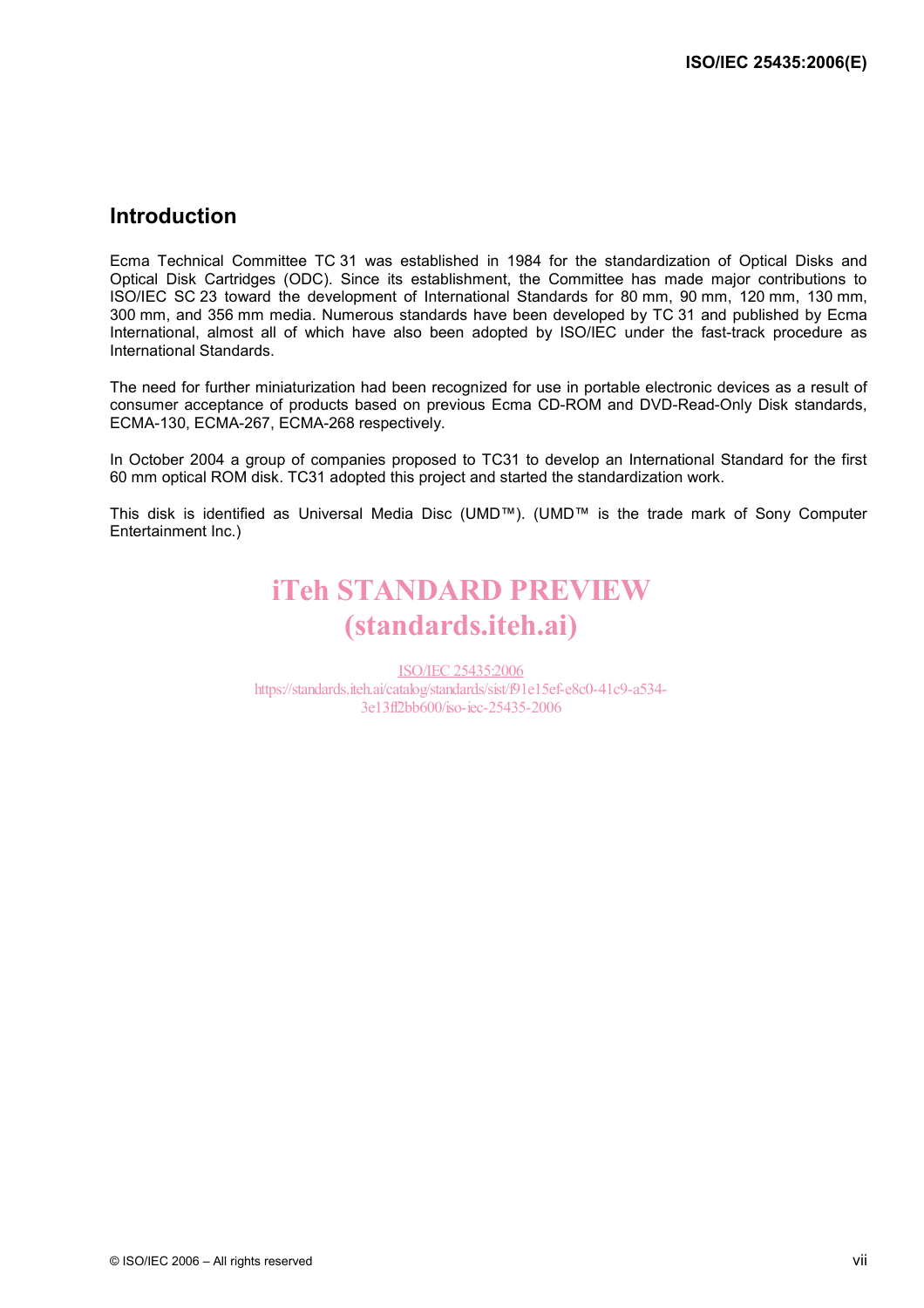# iTeh STANDARD PREVIEW (standards.iteh.ai)

ISO/IEC 25435:2006 https://standards.iteh.ai/catalog/standards/sist/f91e15ef-e8c0-41c9-a534- 3e13ff2bb600/iso-iec-25435-2006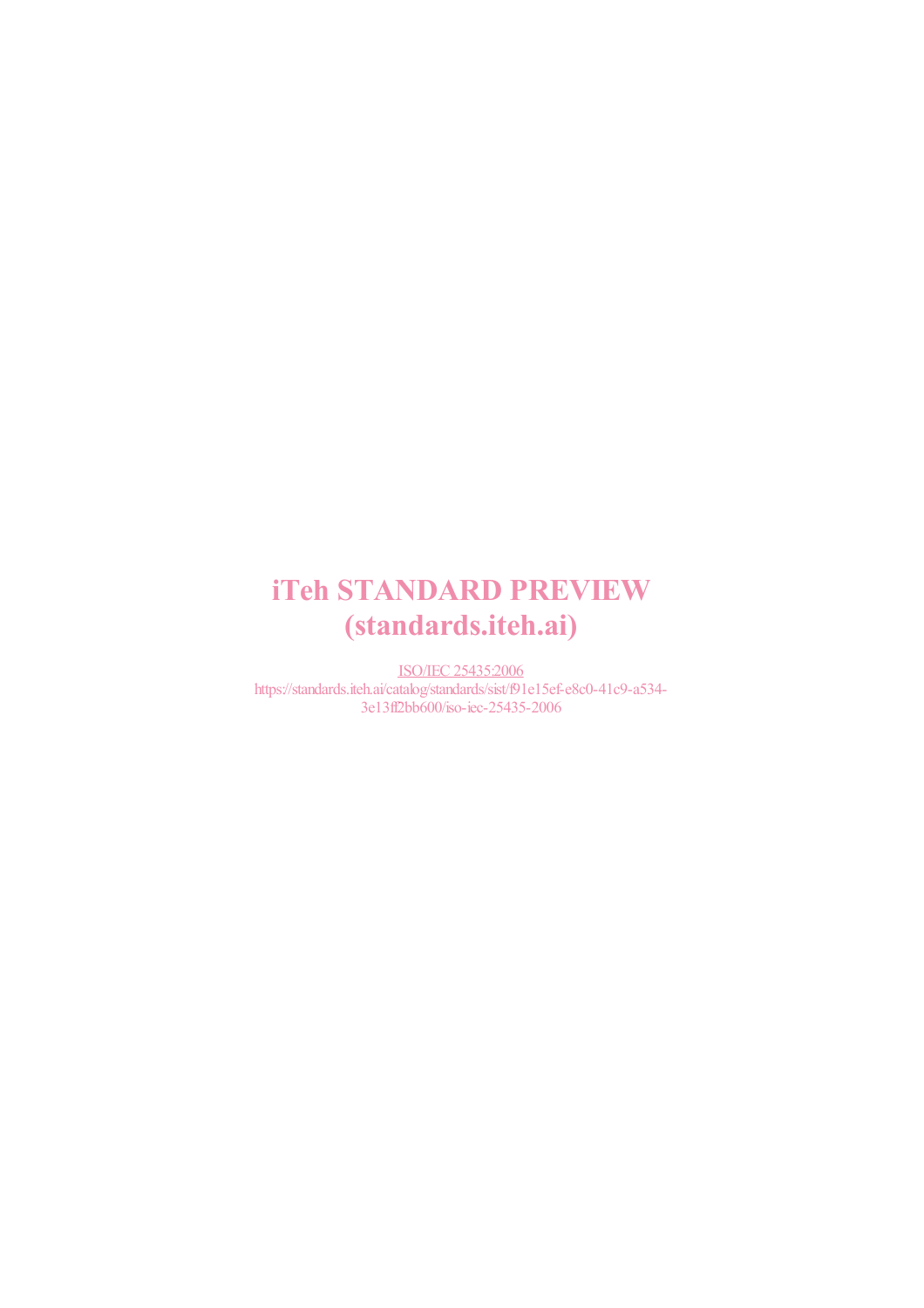# **Data Interchange on 60 mm Read-Only ODC — Capacity: 1,8 Gbytes (UMDTM)**

# **Section 1 — General**

# **1 Scope**

This International Standard specifies the mechanical, physical and optical characteristics of a 60 mm, readonly ODC having a maximum capacity of 1,8 Gbytes. It specifies the physical format, the quality of the recorded signals, the format of the data and its modulation method, thereby allowing for information interchange by means of such ODCs.

This International Standard specifies two types of ODCs, Type A and Type B:

Type A: Single layer disk with maximum recorded capacity of 0,9 G-bytes; Type B: Dual layer disk with maximum recorded capacity of 1,8 G-bytes. iTeh STANDARD PRE (standards.iteh.ai)

Information interchange between systems also requires, at a minimum, agreement between the interchange parties upon the interchange code(s) and the specifications of the structure and labeling of the information on the interchanged ODCs. UMD™ is the trade mark of Sony Computer Entertainment Inc.

3e13ff2bb600/iso-iec-25435-2006

# **2 Conformance**

## **2.1 Optical disk cartridge**

A claim of conformance shall specify the Type of the ODC. An ODC shall be in conformance with this International Standard if it meets the mandatory requirements specified for its Type.

## **2.2 Generating system**

A generating system shall be in conformance with this International Standard if the ODC it generates is in accordance with 2.1.

## **2.3 Receiving system**

A receiving system shall be in conformance with this International Standard if it is able to handle both Types of ODC according to 2.1.

# **3 Normative references**

The following referenced documents are indispensable for the application of this document. For dated references, only the edition cited applies. For undated references, the latest edition of the referenced document (including any amendments) applies.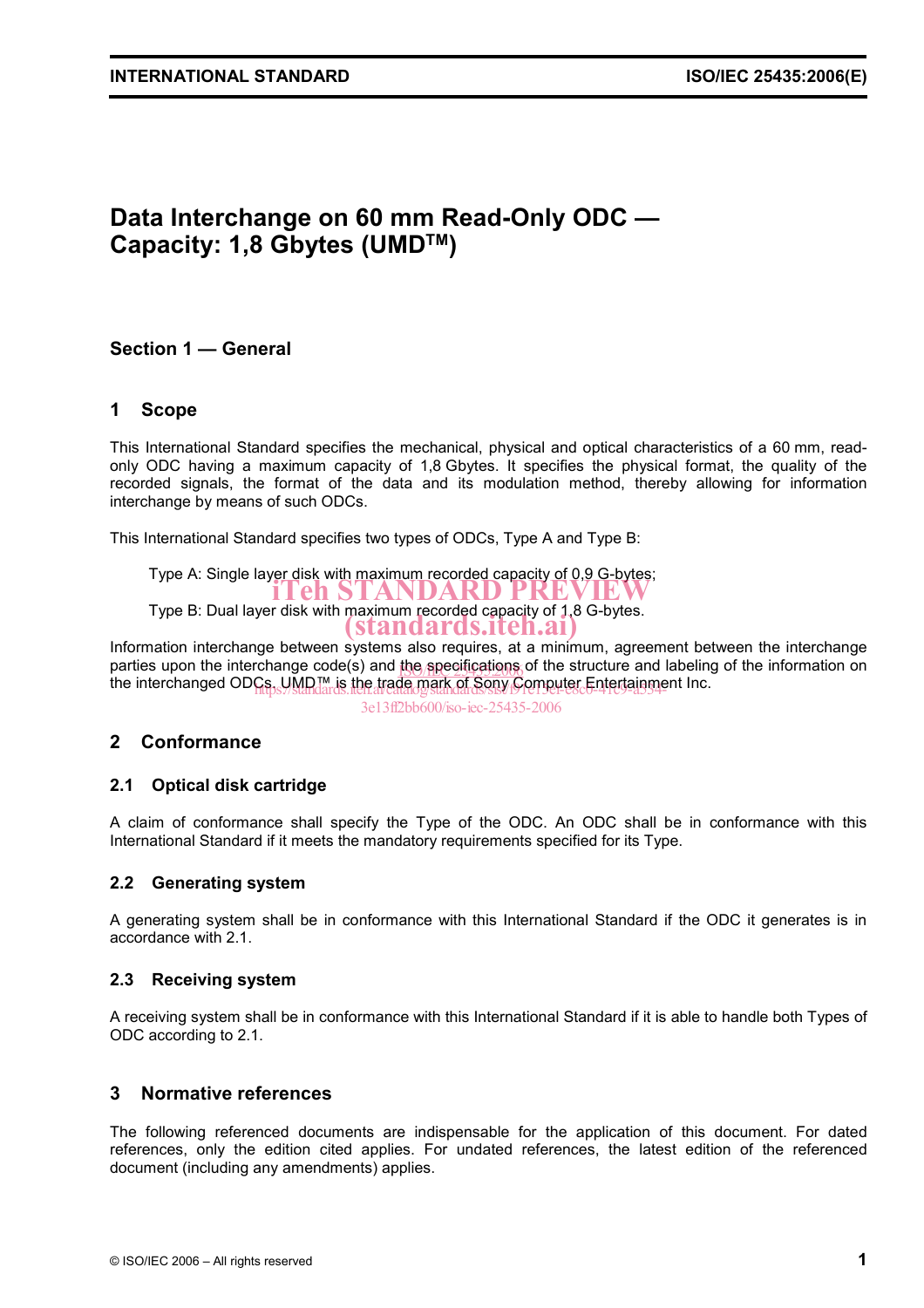ISO 16143-1:2004, *Stainless steels for general purposes — Part 1: Flat products*

ECMA-287, *Safety of electronic equipment* — 2nd edition (December 2002)

# **4 Terms and definitions**

For the purposes of this document, the following terms and definitions apply.

# **4.1**

## **channel bit**

elements by which, after modulation, the binary values ZERO and ONE are represented on the disk by pits

## **4.2**

#### **clamping zone**

annular part of the substrate within which a clamping force is applied by a clamping device

## **4.3**

## **Digital Sum Value**

arithmetic sum obtained from a bit stream by allocating the decimal value 1 to bits set to ONE and the decimal value -1 to bits set to ZERO

# **4.4**

## **Disk Reference Plane**

plane defined by the perfectly flat annular surface of an ideal spindle onto which the Clamping Zone of the plane defined by the perfectly tlat annular surface of an ideal spindle onto which the C<br>disk is clamped, and which is normal to the axis of rotation

# (standards.iteh.ai)

# **4.5**

**Dual Layer disk**  optical disk with a single entrance surface that gives access to a pair of recorded layers L0 and L1 which are located on substrates 0 and 1 trespectively itch ai/catalog/standards/sist/f91e15ef-e8c0-41c9-a534-

3e13ff2bb600/iso-iec-25435-2006

## **4.6**

#### **dummy layer**

recorded layer located on substrate 1 whose main data is all (00), i.e. dummy data

## **4.7**

## **entrance surface**

surface of substrate 0 onto which the optical beam first impinges

## **4.8**

## **optical disk**

disk that accepts and retains information in the form of pits in a recorded layer that can be read by an optical beam

## **4.9**

## **physical sector number**

serial number allocated to physical sectors on the disk

## **4.10**

# **pit**

embossed feature of the recorded layer which influences the optical phase of the incident light

## **4.11**

## **read-only disk**

optical disk in which the information has been recorded during manufacturing and may not be altered by subsequent recording systems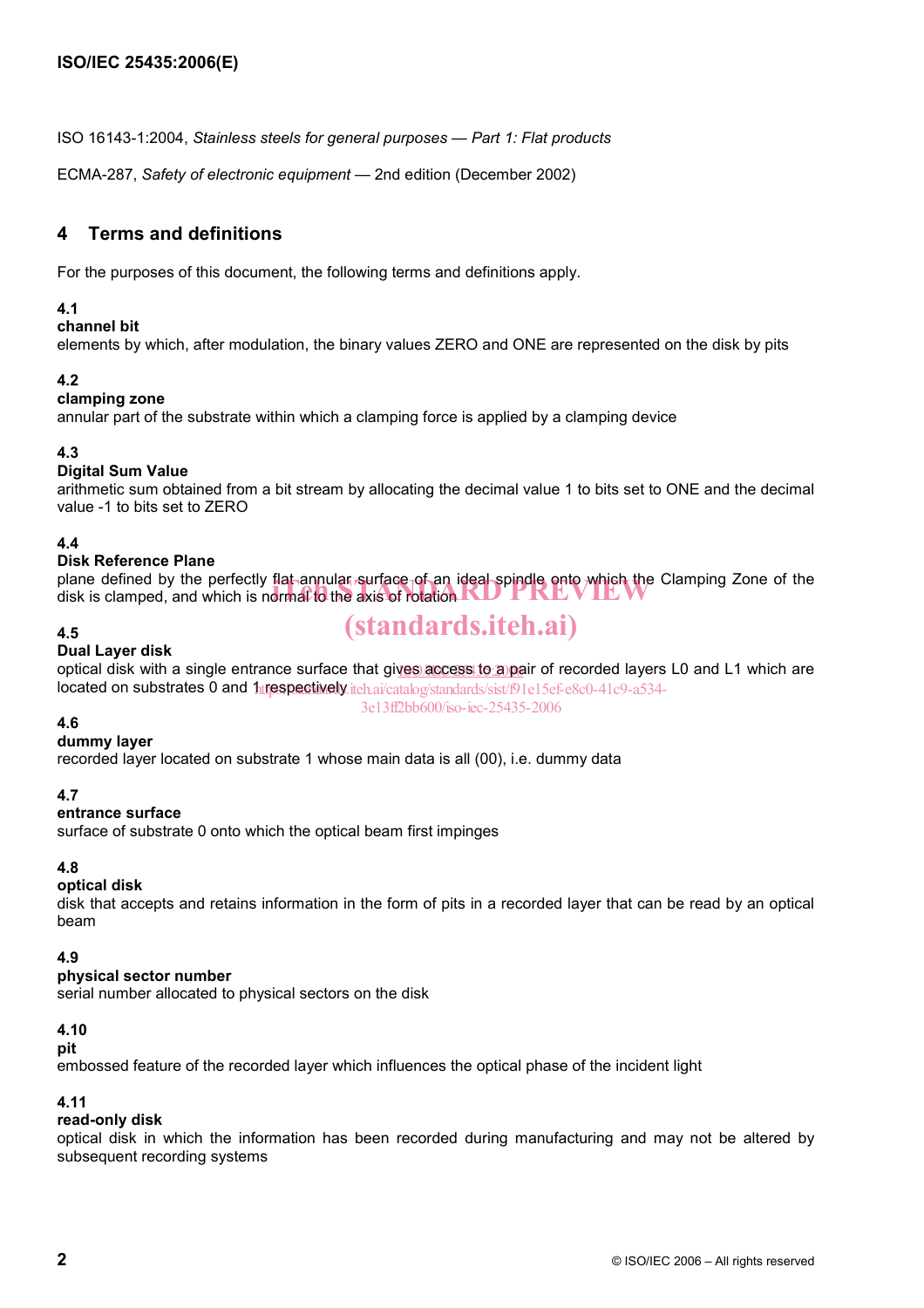# **4.12**

#### **recorded layer**

layer of the disk on, or in, which data is recorded

# **4.13**

# **Reed-Solomon code**

error detection and/or correction code

# **4.14**

**sector** 

smallest part of a track in the Information Zone that can be accessed independently of other addressable parts

# **4.15**

# **Single Layer disk**

optical disk having a single user data layer recorded on substrate 0, with substrate 1 containing only dummy data

# **4.16**

## **spacer**

transparent layer placed between two recorded layers or between a recorded layer and a dummy layer

# **4.17**

**substrate** 

layer of the disk which provides mechanical support of the recorded layer(s)

# **4.18**

# iTeh STANDARD PREVIEW

# **substrate 0**

substrate to which the optical entrance side through which the optical beam accesses the recorded layer(s)

#### **4.19 substrate 1**

# ISO/IEC 25435:2006

substrate in the opposite side from the optical beam and is bonded to substrate 0, having no optical substrate 0, having no optical parameter requirement 3e13ff2bb600/iso-iec-25435-2006

## **4.20**

## **track**

360° turn of a continuous spiral

## **4.21**

## **track pitch**

distance between the centrelines of a pair of adjacent physical tracks, measured in radial direction

# **4.22**

#### **zone**  annular area of the disk

# **5 Conventions and notations**

# **5.1 Representation of numbers**

- ⎯ A measured value is rounded off to the least significant digit of the corresponding specified value. For instance, it implies that a specified value of  $1,26$  with a positive tolerance of  $+0.01$  and a negative tolerance of - 0,02 allows a range of measured values from 1,235 to 1,275.
- ⎯ Numbers in decimal notations are represented by the digits 0 to 9.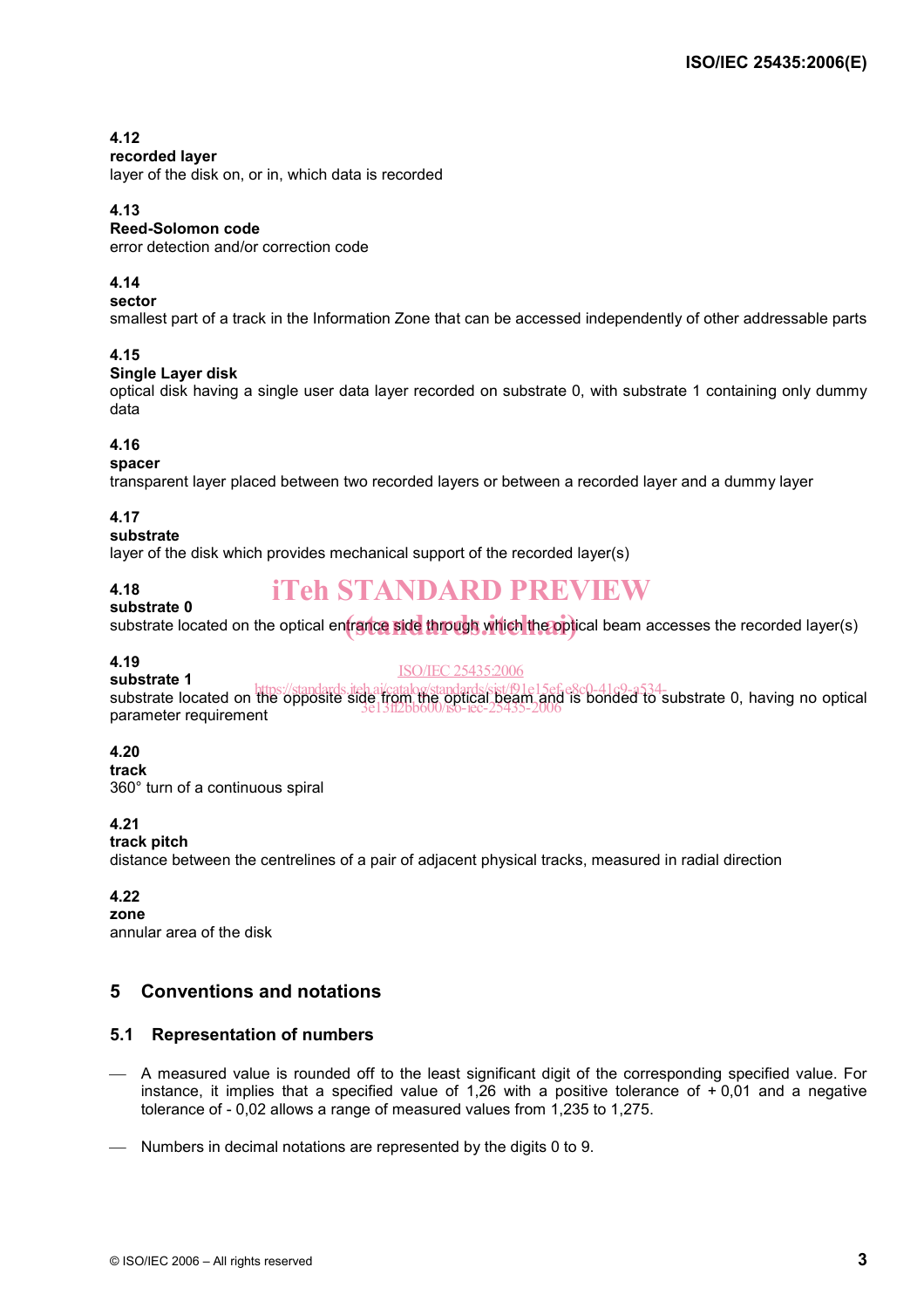- Numbers in hexadecimal notation are represented by the hexadecimal digits 0 to 9 and A to F in parentheses.
- The setting of bits is denoted by ZERO and ONE.
- Numbers in binary notations and bit patterns are represented by strings of digits 0 and 1, with the most significant bit shown to the left.
- Negative values of numbers in binary notation are given as Two's complement.
- $-$  In each field the data is recorded so that the most significant byte (MSB), identified as Byte 0, is recorded first and the least significant byte (LSB) last.
- In a field of 8n bits, bit b(8n-1) shall be the most significant bit (msb) and bit b0 the least significant bit (lsb).
- $-$  Bit  $b(8n-1)$  is recorded first.

## **5.2 Names**

The names of entities, e.g. specific tracks, fields, zones, etc. are given a capital initial.

# **6 List of acronyms**

iTeh STANDARD PREVIEW

| a.c.        | alternate current<br><i>(standards.iteh.ai)</i>                                                                       |  |
|-------------|-----------------------------------------------------------------------------------------------------------------------|--|
| ΒP          | <b>Byte Position</b>                                                                                                  |  |
| <b>BPF</b>  | <b>ISO/IEC 25435:2006</b><br>Band Pass Filterty s://standards.iteh.ai/catalog/standards/sist/f91e15ef-e8c0-41c9-a534- |  |
| <b>CLV</b>  | 3e13ff2bb600/iso-iec-25435-2006<br><b>Constant Linear Velocity</b>                                                    |  |
| CPR MAI     | <b>Copyright Management Information</b>                                                                               |  |
| d.c.        | direct current                                                                                                        |  |
| DL          | Dual Layer                                                                                                            |  |
| <b>DSV</b>  | Digital Sum Value                                                                                                     |  |
| ECC         | <b>Error Correction Code</b>                                                                                          |  |
| <b>EDC</b>  | <b>Error Detection Code</b>                                                                                           |  |
| EQ          | Equalizer                                                                                                             |  |
| <b>FWHM</b> | Full Width at Half Maximum                                                                                            |  |
| ΗF          | <b>High Frequency</b>                                                                                                 |  |
| ID          | <b>Identification Data</b>                                                                                            |  |
| <b>IED</b>  | <b>ID Error Detection code</b>                                                                                        |  |
| IR          | Index of Refraction                                                                                                   |  |
| LPF         | Low-Pass Filter                                                                                                       |  |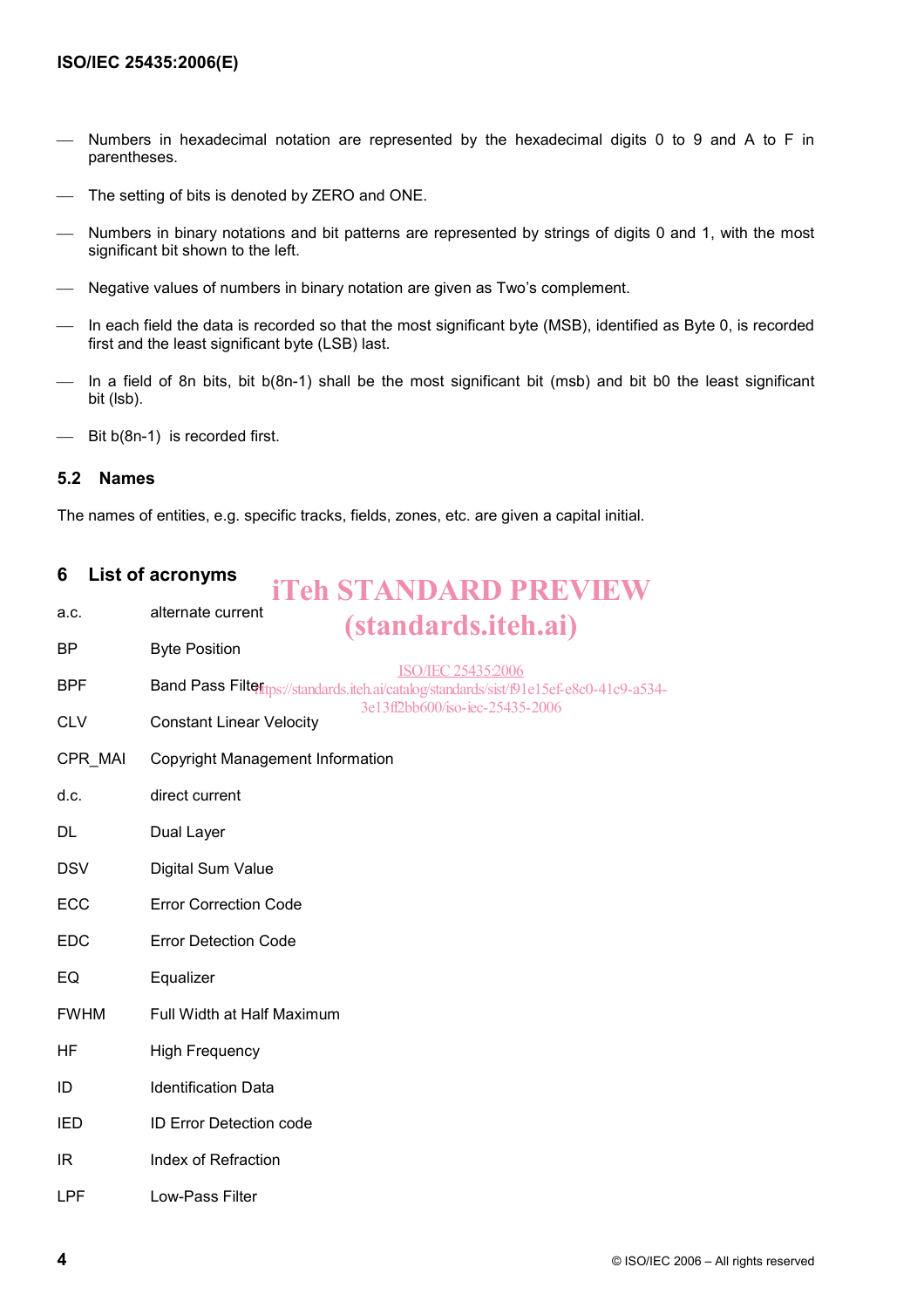| LSB | Least Significant Byte |
|-----|------------------------|
|     |                        |

| lsb | least significant bit |
|-----|-----------------------|
|-----|-----------------------|

MI Media Information

- MSB Most Significant Byte
- msb most significant bit
- NRZ Non Return to Zero
- NRZI Non Return to Zero Inverted
- OTP Opposite Track Path
- PBS Polarizing Beam Splitter
- PE Phase Encoded
- PI Parity of the Inner
- PLL Phase-Locked Loop

# PO Parity of the Outer<br> **iTeh STANDARD PREVIEW** PP Push-Pull

- PTP Parallel Track Path (standards.iteh.ai)
- PUH Pick Up<sub>htt</sub>ead t<sub>andards</sub>.iteh.ai/catalog/standards/sist/f91e15ef-e8c0-41c9-a534-ISO/IEC 25435:2006
	- 3e13ff2bb600/iso-iec-25435-2006
- RIN Relative Intensity Noise
- RLL Run Length Limited
- RS Reed-Solomon
- RZ Return to Zero
- SL Single Layer
- SYNC Synchronisation

# **7 General description of the ODC**

The optical disk cartridge which is the subject of this International Standard consists of a case containing an optical disk.

The case is a protective enclosure for the disk. It has access windows and it may be covered by a shutter.

The optical disk that is the subject of this International Standard consists of two substrates bonded together by a spacer, so that the recorded layers are on the inside. The centring of the disk is performed on the edge of the centre hole of substrate 0. Clamping is performed in the Clamping Zone by the mageto-static force on the clamping plate provided by the clamping mechanism of the drive. This International Standard specifies the following Types (see Figure 1):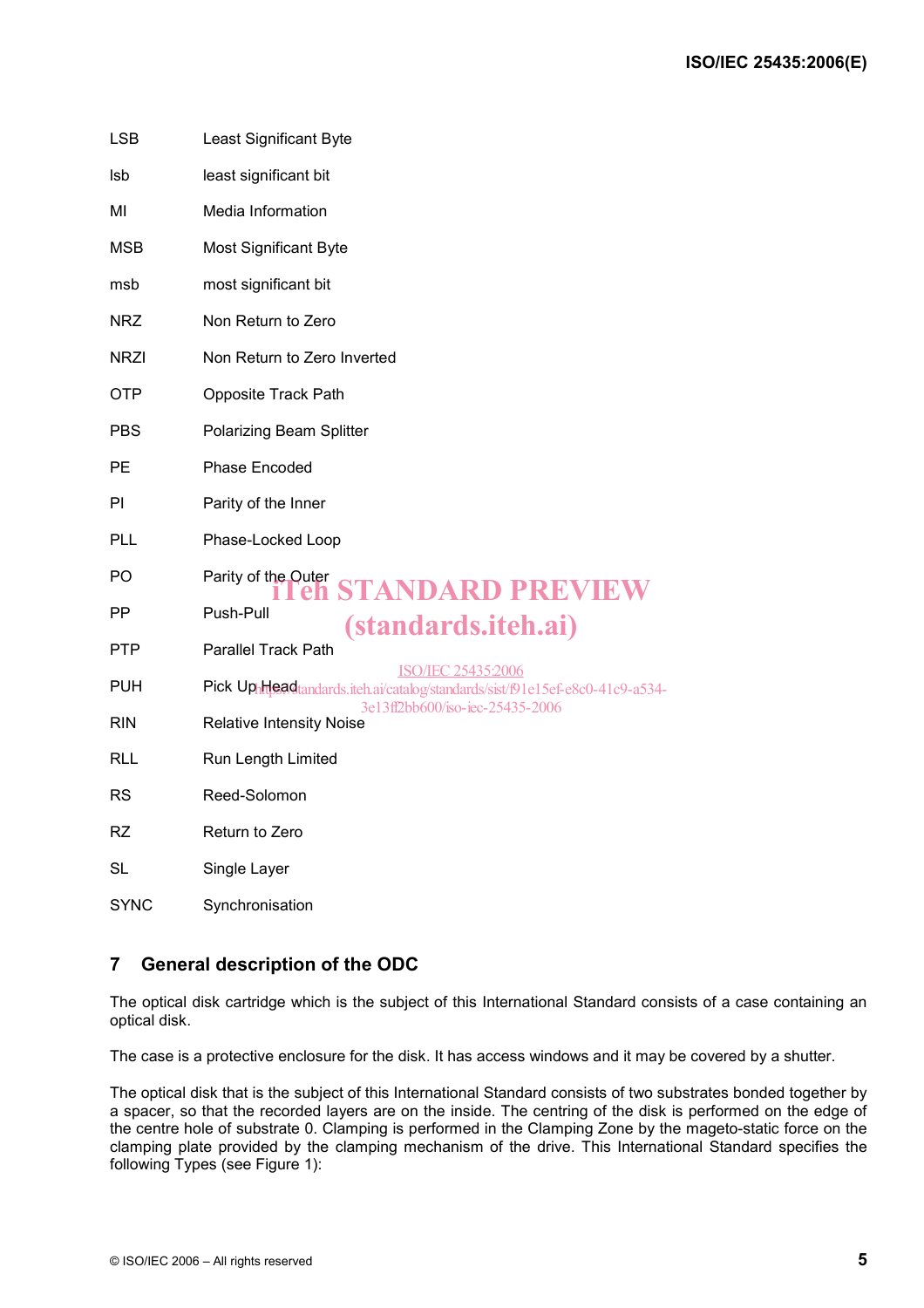- Type A: Single layer disk with maximum recorded capacity of 0,9 G-bytes recorded on substrate 0. Substrate 1 contains dummy data.
- Type B: Dual layer disk with maximum recorded capacity of 1,8 G-bytes. All data is accessed through substrate 0.



**Figure 1 — Types of 60 mm Read-Only disks** 

# **8 Environments and Safety**

# **8.1 Environments**

#### **8.1.1 Test environment**

The test environment is the environment where the air immediately surrounding the disk has the following properties.

|                      | a) For dimensional measurements   | b) For the other measurements |
|----------------------|-----------------------------------|-------------------------------|
| temperature          | $:23 \text{ °C} \pm 2 \text{ °C}$ | 15 °C to 35 °C                |
| relative humidity    | : 45 % to 55 %                    | 45 % to 75 %                  |
| atmospheric pressure | :86 kPa to 106 kPa                | 86 kPa to 106 kPa             |